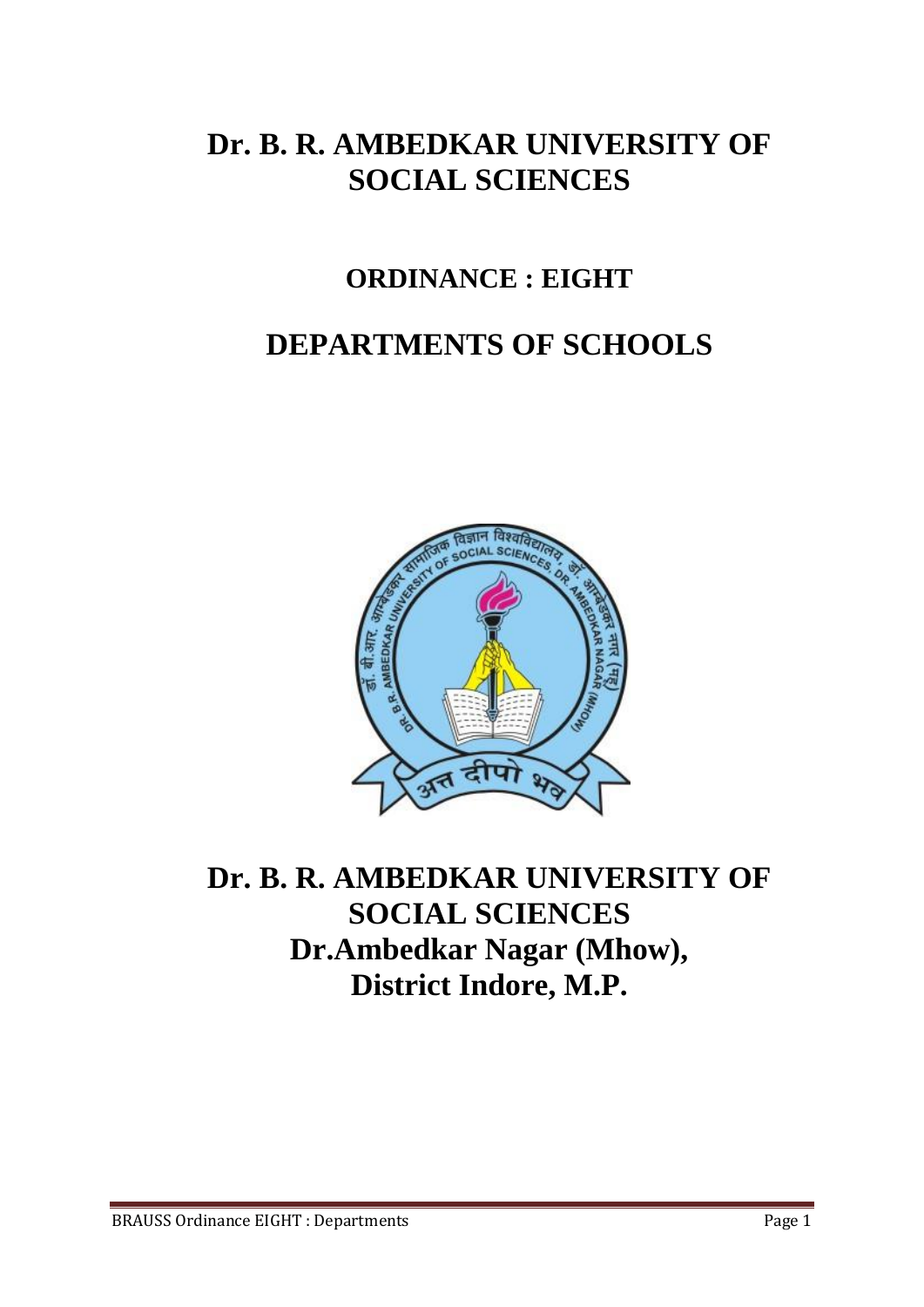#### *Contents*

|                | <b>ORDINANCE: EIGHT</b>                             |    |
|----------------|-----------------------------------------------------|----|
|                | <b>DEPARTMENTS OF SCHOOLS</b>                       |    |
| $\mathbf{1}$   | <b>Definitions</b>                                  | 3  |
| $\overline{2}$ | <b>Departments</b>                                  | 3  |
| 3              | <b>Department-Structure and Deputation</b>          | 4  |
| 4              | <b>Departments, Subjects and Degrees of Schools</b> | 5  |
|                | 4.1 School of Dr. Ambedkar's Thoughts & Philosophy  | 5  |
|                | 4.2 School of Social Sciences & Management Studies  | 6  |
|                | 4.3 School of Agriculture & Rural Development       | 8  |
|                | 4.4 School of Education & Skill Development         | 9  |
|                | <b>School of Law &amp; Social Justice</b><br>4.5    | 10 |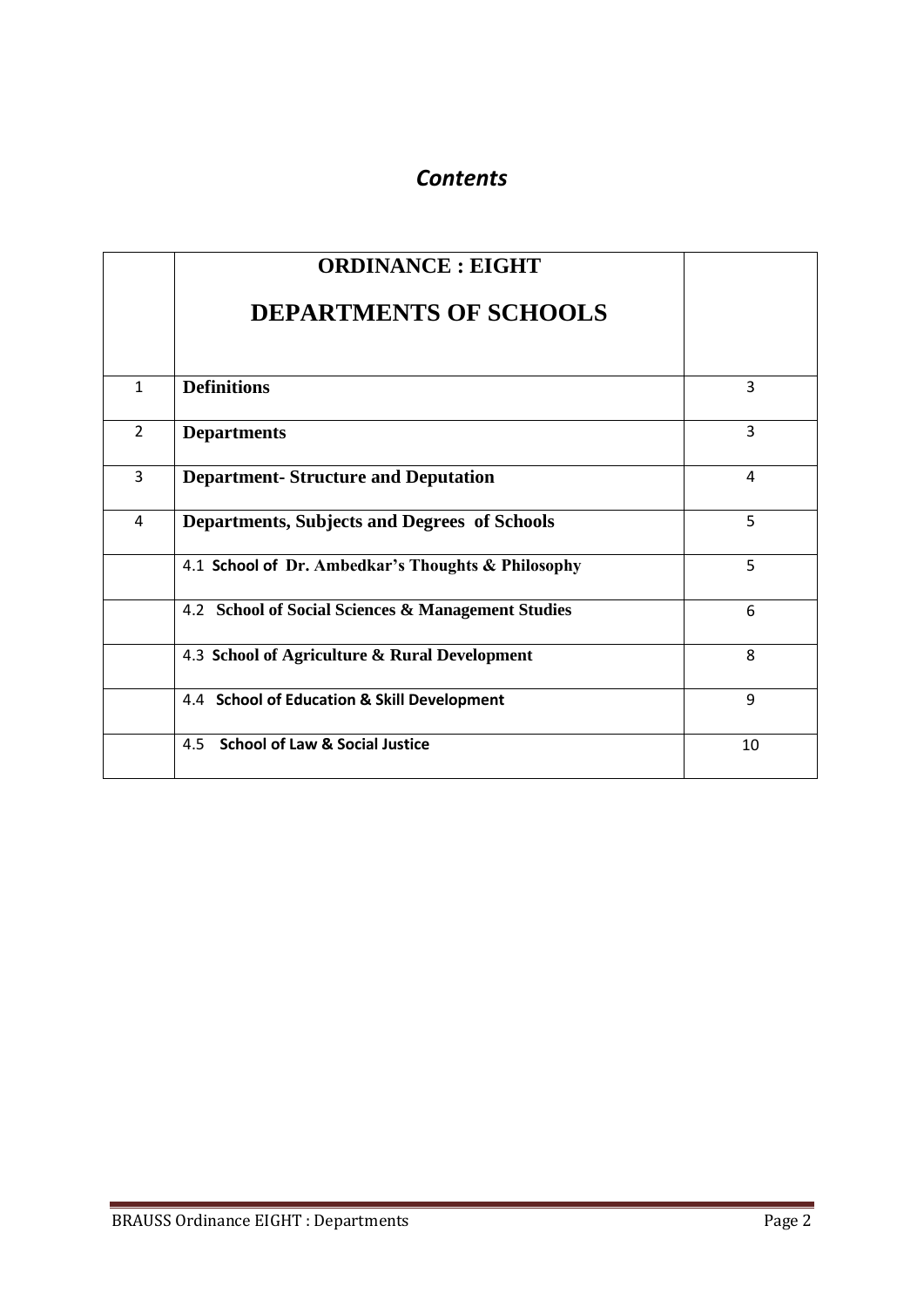|                        | <b>ORDINANCE: EIGHT</b>                                                  |  |  |
|------------------------|--------------------------------------------------------------------------|--|--|
|                        | <b>DEPARTMENTS OF SCHOOLS</b>                                            |  |  |
| <b>Definitions</b>     | 1. All words and expressions used herein shall have the same meaning as  |  |  |
|                        | assigned to them in Dr. B. R. Ambedkar University of Social Sciences,    |  |  |
|                        | ACT, 2015                                                                |  |  |
| <b>Departments and</b> | 2. As per section 27 (5) of the University ACT - every School of Studies |  |  |
| their Faculty          | shall consist of such Departments as shall be assigned to it by this     |  |  |
|                        | Ordinance.                                                               |  |  |
|                        | 2.1 All Departments under all Schools of the University shall be         |  |  |
|                        | established to achieve the aims and objectives of the University in      |  |  |
|                        | order to accelerate higher education, research and extension and         |  |  |
|                        | training in all aspects of social sciences and other disciplines for     |  |  |
|                        | educational excellence and socio-economic development of                 |  |  |
|                        | Scheduled Castes, Scheduled Tribes and Other Backward Classes as         |  |  |
|                        | envisioned by Dr. B. R. Ambedkar.                                        |  |  |
|                        | 2.2 All faculty including Dean, Director, Dean Students Welfare,         |  |  |
|                        | Professors, Librarian, Associate Professor, Assistant Professor          |  |  |
|                        | Assistant Librarian shall impart class room teaching and conduct         |  |  |
|                        | research, extension and training activities so as to fulfil the mandate  |  |  |
|                        | and objectives of the University.                                        |  |  |
|                        | 2.3 All teachers including Dean, Professors, Associate Professor,        |  |  |
|                        | Assistant Professor besides their assigned academic and professional     |  |  |
|                        | duties shall compulsorily impart teaching in the following choice        |  |  |
|                        | based elective and ability enhancement courses:                          |  |  |
|                        | 1. Dr. Ambedkar Thoughts and Philosophy (ATP)                            |  |  |
|                        | Indian Constitution and Social Change (ICSC)<br>2.                       |  |  |
|                        | Social Emancipation & Justice, Economic Empowerment &<br>3.              |  |  |
|                        | Development, Educational Excellence and Participation of                 |  |  |
|                        | SCs, STs & OBCs in Decision Making and Nation Building                   |  |  |
|                        | (SEEP)                                                                   |  |  |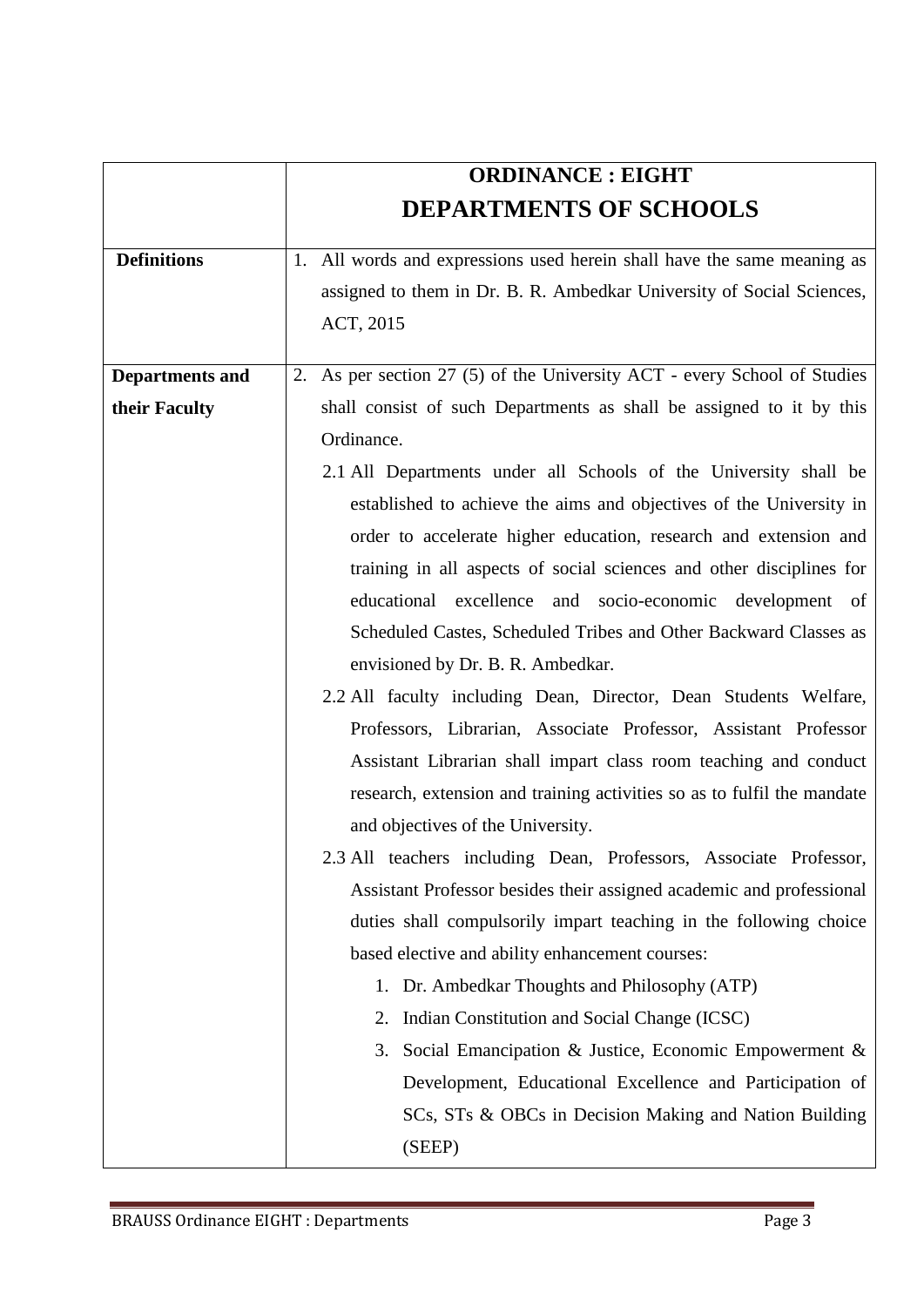|                  | 4. Emerging Dimensions of SCs, STs & OBCs Development,                                    |  |  |  |
|------------------|-------------------------------------------------------------------------------------------|--|--|--|
|                  | Implications and Temporal Significance (EDD)                                              |  |  |  |
|                  | 5. Research Methodology and Statistics (RMS)                                              |  |  |  |
|                  | 6. Elementary Science and Agriculture (ESA) – Food and                                    |  |  |  |
|                  | Nutrition, Social & Preventive Medicine, Geography, General                               |  |  |  |
|                  | Agriculture, Animal Science, General Science.                                             |  |  |  |
|                  | 7. Computer Applications & Information Technology (CAIT)                                  |  |  |  |
|                  | 8. English Communication & Personality Development (ECPD).                                |  |  |  |
|                  | 2.4 The University shall regularly organize regular refresher and                         |  |  |  |
|                  | orientation courses on following compulsory papers for its teachers                       |  |  |  |
|                  | and research staff:                                                                       |  |  |  |
|                  | (i) Dr. Ambedkar Thoughts and Philosophy (ATP)                                            |  |  |  |
|                  | (ii) Indian Constitution and Social Change (ICSC)                                         |  |  |  |
|                  | (iii) Social Emancipation & Justice, Economic Empowerment &                               |  |  |  |
|                  | Development, Educational Excellence and Participation of                                  |  |  |  |
|                  | SCs, STs & OBCs in Decision Making and Nation Building                                    |  |  |  |
|                  | (SEEP)                                                                                    |  |  |  |
|                  | (iv) Computer Applications & Information Technology (CAIT)                                |  |  |  |
|                  | (v) Emerging Dimensions of SCs, STs & OBCs Development,                                   |  |  |  |
|                  | Implications and Temporal Significance (EDD).                                             |  |  |  |
| Department-      | 3.0<br>Schools<br>shall have<br>interdisciplinary<br>of<br>Departments<br>and             |  |  |  |
| <b>Structure</b> | multidisciplinary subjects for conducting<br>research,<br>higher                          |  |  |  |
|                  | education, teaching, extension and training.                                              |  |  |  |
|                  |                                                                                           |  |  |  |
|                  | The following shall be the minimum Academic Strength of each<br>3.1<br>Department $-$     |  |  |  |
|                  | Professor - One<br>1.                                                                     |  |  |  |
|                  | Associate Professor - One<br>2.<br>3.<br><b>Assistant Professor</b> – Two                 |  |  |  |
|                  |                                                                                           |  |  |  |
|                  | The following shall be the supporting staff in each Department -                          |  |  |  |
|                  | Research Associate/Field Technician-One<br>1.<br>2.<br>Class III/ Dealing Assistant - One |  |  |  |
|                  | 3.<br>Class IV-One                                                                        |  |  |  |
|                  | A Professor/Associate Professor may be designated as Head<br>3.2                          |  |  |  |
|                  | of the Department, in case of Professor / Associate Professor                             |  |  |  |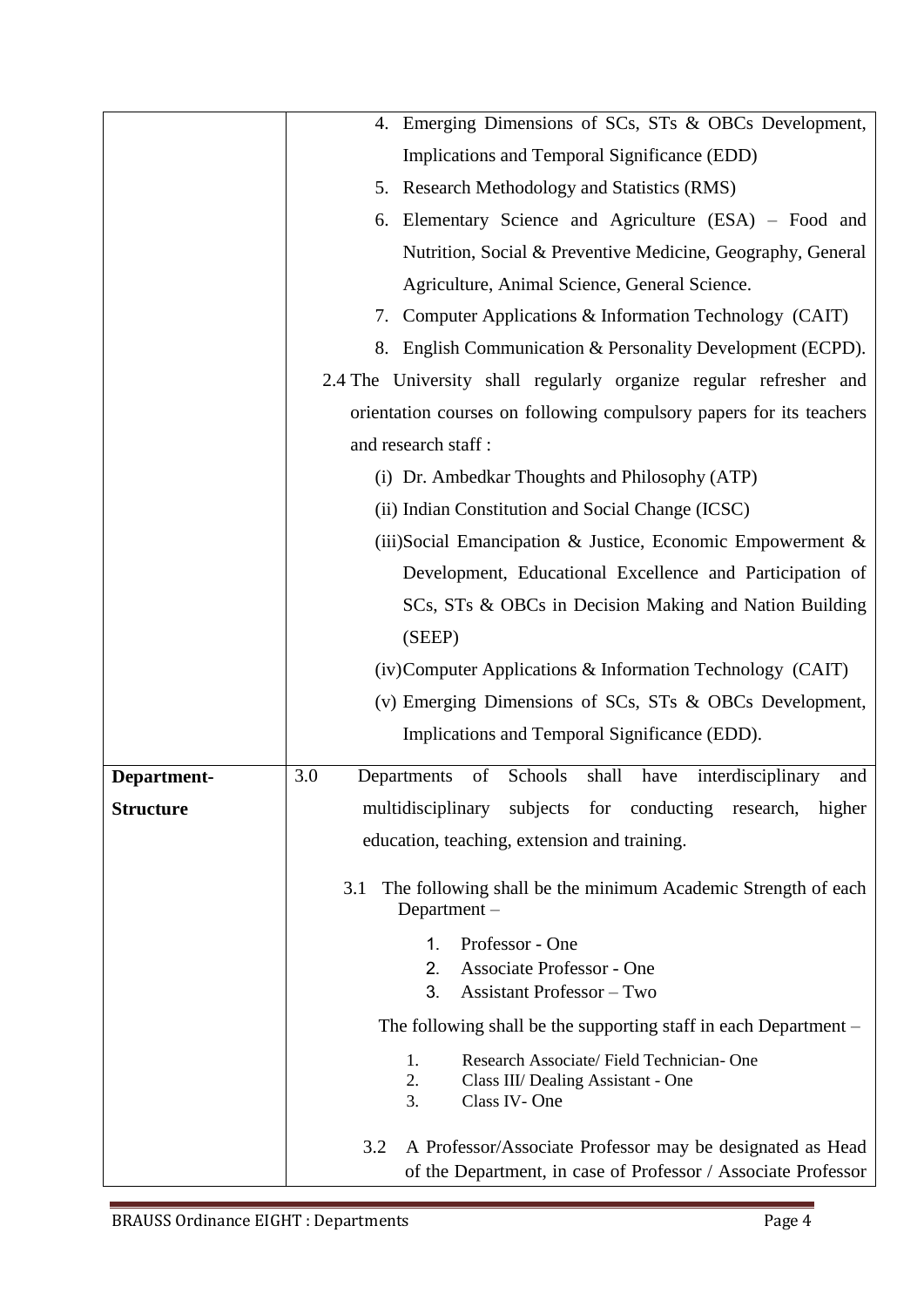|                                                                  | are not available then Assistant Professor may be designated<br>as the Head of the Department by the Vice Chancellor.                                                                                                                                           |
|------------------------------------------------------------------|-----------------------------------------------------------------------------------------------------------------------------------------------------------------------------------------------------------------------------------------------------------------|
|                                                                  | The Head of the Department shall be designated for three<br>3.3<br>years by rotation amongst the Professors and Associate<br>Professors. in the Department or the School.                                                                                       |
|                                                                  | Any faculty member or staff deputed in a Department of a<br>3.4<br>School could be transferred to any other Department of the<br>School or any other School or Directorate or Centre or<br>Institution including Samajik Vigyan Kendra<br>of the<br>University. |
| Departments,<br><b>Subjects and</b><br><b>Degrees of Schools</b> | The following shall be the Departments, Subjects and Degrees under<br>4.<br>Schools of the University-                                                                                                                                                          |
|                                                                  | 4.1 Departments, Subjects and Degrees of School of Dr. Ambedkar's Thoughts & Philosophy                                                                                                                                                                         |

| <b>Department</b>             | S<br>N         | <b>Subjects</b>                                                                                  | <b>Degrees</b>                   |
|-------------------------------|----------------|--------------------------------------------------------------------------------------------------|----------------------------------|
|                               |                |                                                                                                  |                                  |
|                               | $\mathbf{1}$   | Dr. Ambedkar Thoughts & Studies                                                                  | M.A., M.Phil, Ph.D. & D.Litt.    |
| Dr. Ambedkar Studies          | $\overline{2}$ | Nodal Department for Dr. Ambedkar<br>Thoughts $& Philosophy(ATP)$                                | All PG, M.Phil and Ph.D. courses |
| and Languages                 | 3              | Nodal Department for ECPD-<br><b>English Communication and</b><br><b>Personality Development</b> | All PG, M.Phil and Ph.D. courses |
|                               | 4              | Language & Dalit and Adivasi<br>Literature (Hindi, Sanskrit, Pali, and<br>English)               | M.A., M.Phil, Ph.D. & D.Litt     |
|                               | 5              | Buddhist Studies & Culture                                                                       | M.A., M.Phil, Ph.D. & D.Litt.    |
| Buddhist Studies &<br>Culture | 6              | Epigraphy and Palaeography                                                                       | M.A., M.Phil, Ph.D. & D.Litt.    |
|                               | $\overline{7}$ | Physical Education, Yoga & Vipassana                                                             | M.A., M.Phil, Ph.D. & D.Litt.    |
| <b>International Studies</b>  | 8              | <b>International Studies</b>                                                                     | M.A., M.Phil, Ph.D. & D.Litt.    |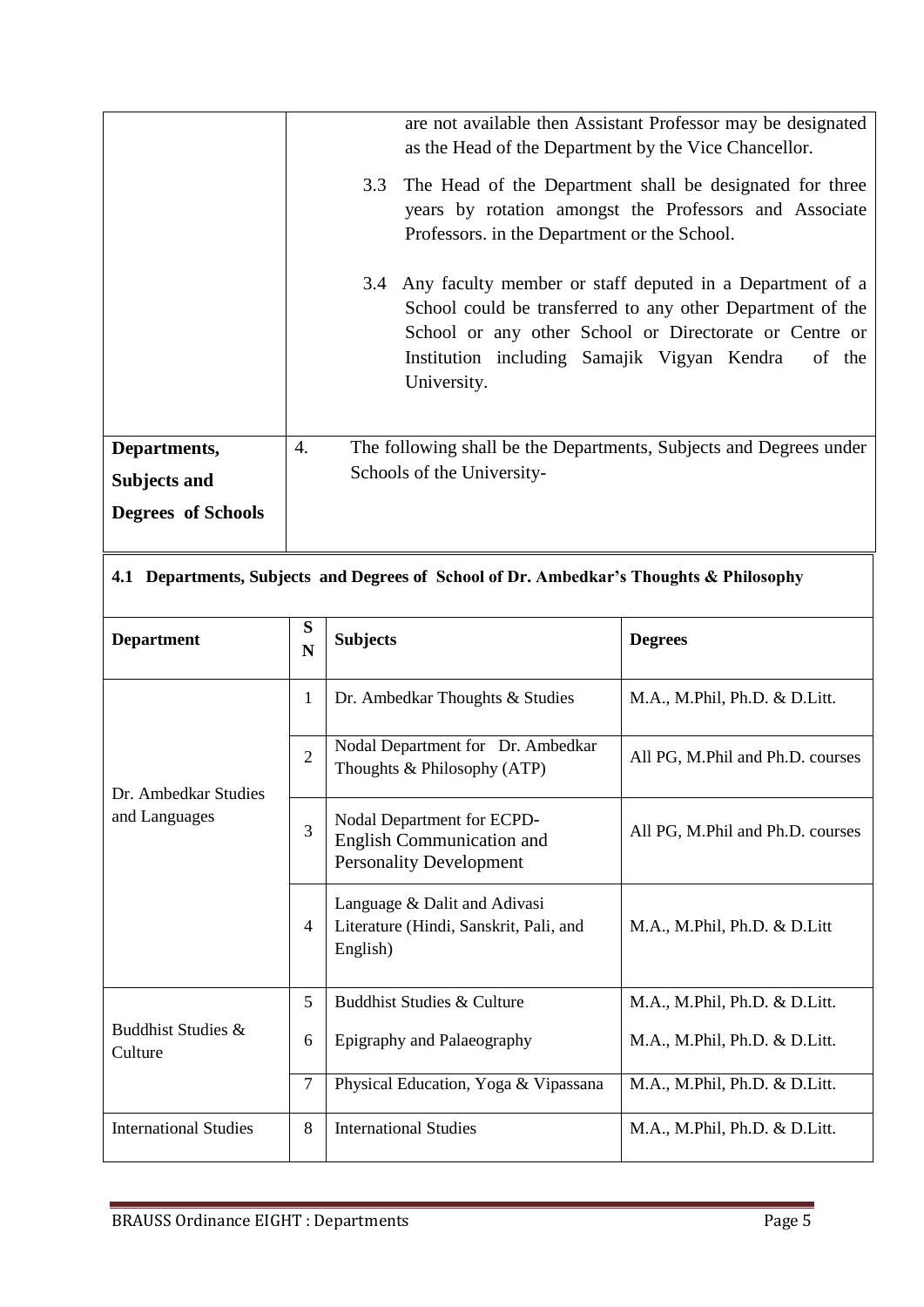|                                                                                           | 9                        | <b>Scheduled Castes Studies</b>                                                                                                                                                                                                                                          | M.A., M.Phil, Ph.D. & D.Litt.               |
|-------------------------------------------------------------------------------------------|--------------------------|--------------------------------------------------------------------------------------------------------------------------------------------------------------------------------------------------------------------------------------------------------------------------|---------------------------------------------|
|                                                                                           | 10                       | <b>Scheduled Tribes Studies</b>                                                                                                                                                                                                                                          | M.A., M.Phil, Ph.D. & D.Litt.               |
|                                                                                           | 11                       | <b>Other Backward Classes Studies</b>                                                                                                                                                                                                                                    | M.A., M.Phil, Ph.D. & D.Litt.               |
| Scheduled Castes,<br>Scheduled Tribes and<br><b>Other Backward Classes</b><br>Development | 12                       | Social<br>for<br>Nodal<br>Department<br>$\equiv$<br>Emancipation & Justice, Economic<br>Empowerment<br>& Development,<br>Educational<br>Excellence<br>and<br>Participation of SCs, STs & OBCs in<br>Decision<br>Making<br>and<br><b>Nation</b><br><b>Building (SEEP)</b> | All PG, M.Phil and Ph.D. courses            |
|                                                                                           | 13                       | Nodal Department for Emerging<br>Dimensions of SCs, STs & OBCs<br>Development, Implications and<br>Temporal Significance (EDD).                                                                                                                                          | All PG, M.Phil and Ph.D. courses            |
| Philosophy                                                                                | 14                       | Philosophy                                                                                                                                                                                                                                                               | M.A., M.Phil, Ph.D. & D.Litt.               |
|                                                                                           | 15                       | <b>Political Science</b>                                                                                                                                                                                                                                                 | M.A., M.Phil, Ph.D. & D.Litt.               |
| <b>Political Science</b>                                                                  | 16                       | <b>Public Administration</b>                                                                                                                                                                                                                                             | M.A., M.Phil, Ph.D. & D.Litt.               |
| Economics                                                                                 | 17                       | Economics                                                                                                                                                                                                                                                                | M.A., M.Phil, Ph.D. & D.Litt.               |
|                                                                                           | 18                       | Public Policy & Planning                                                                                                                                                                                                                                                 | M.A., M.Phil, Ph.D. & D.Litt.               |
|                                                                                           | 19                       | History                                                                                                                                                                                                                                                                  | $\overline{M.A.}$ , M.Phil, Ph.D. & D.Litt. |
| History & Archaeology                                                                     | 20                       | Archaeology                                                                                                                                                                                                                                                              | M.A., M.Sc., M.Phil., Ph.D.,<br>D.Sc.       |
|                                                                                           |                          | 4.2 Departments, Subjects and Degrees of School of Social Sciences & Management Studies                                                                                                                                                                                  |                                             |
| <b>Department</b>                                                                         | ${\bf S}$<br>$\mathbf N$ | <b>Subjects</b>                                                                                                                                                                                                                                                          | <b>Degrees</b>                              |
| Sociology                                                                                 | 1                        | Sociology                                                                                                                                                                                                                                                                | M.A., M.Phil, Ph.D. & D.Litt.               |
| Social Work                                                                               | $\overline{2}$           | Social Work                                                                                                                                                                                                                                                              | M.S.W., M.Phil, Ph.D. & D.Litt.             |
| Psychology and<br><b>Behavioural Science</b>                                              | 3                        | Psychology                                                                                                                                                                                                                                                               | M.A., M.Phil, Ph.D. & D.Litt.               |
|                                                                                           | $\overline{4}$           | Geography                                                                                                                                                                                                                                                                | M.A., M.Phil, Ph.D. & D.Litt.               |
| Geography and<br><b>Environmental Studies</b>                                             | 5                        | <b>Population Studies</b>                                                                                                                                                                                                                                                | M.A., M.Phil, Ph.D. & D.Litt.               |
|                                                                                           | 6                        | <b>Environment Studies</b>                                                                                                                                                                                                                                               | M.A., M.Phil, Ph.D. & D.Litt.               |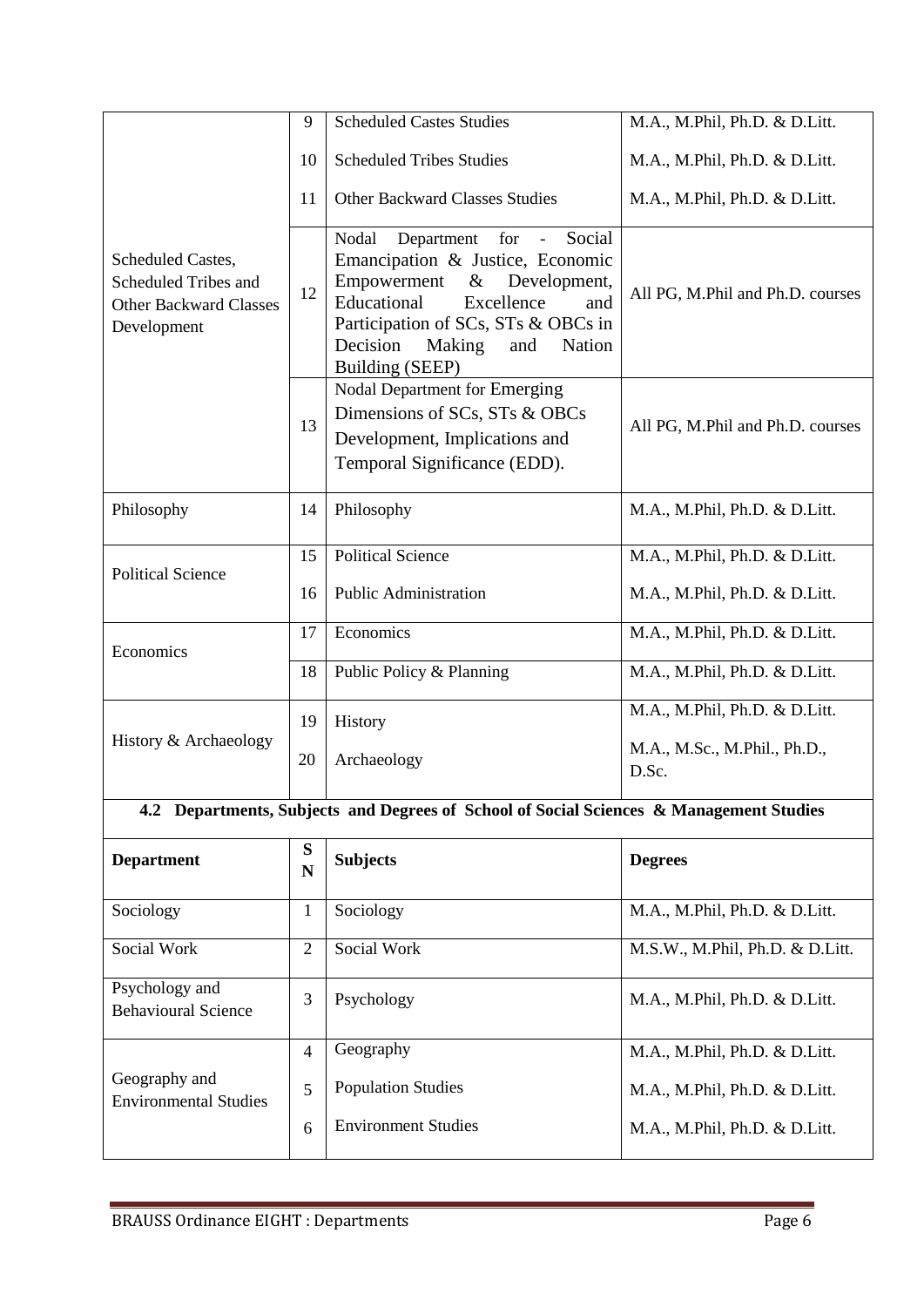|                             | $\overline{7}$ | Hindi                                   | M.A., M.Phil, Ph.D. & D.Litt.    |
|-----------------------------|----------------|-----------------------------------------|----------------------------------|
|                             |                |                                         |                                  |
| Language and Cultural       | 8              | English                                 | M.A., M.Phil, Ph.D. & D.Litt.    |
| <b>Studies</b>              |                |                                         |                                  |
|                             | 9              | Nodal Department for Foundation         | <b>Undergraduate Courses</b>     |
|                             |                | Courses- English, Hindi                 |                                  |
|                             |                |                                         |                                  |
| Defense & Strategic         | 10             | Military Science /Defence and Strategic | M.A., M.Phil, Ph.D. & D.Litt.    |
| <b>Studies</b>              |                | <b>Studies</b>                          |                                  |
|                             |                |                                         |                                  |
|                             | 11             | Sociology                               | M.A., M.Phil, Ph.D. & D.Litt.    |
|                             |                |                                         |                                  |
|                             | 12             | Economics                               | M.A., M.Phil, Ph.D. & D.Litt.    |
|                             | 13             | <b>Environment Studies</b>              | M.A., M.Phil, Ph.D. & D.Litt.    |
|                             |                |                                         |                                  |
|                             | 14             | Geography                               | M.A., M.Phil, Ph.D. & D.Litt.    |
|                             |                |                                         |                                  |
| <b>Community Leadership</b> | 15             | Psychology                              | M.A., M.Phil, Ph.D. & D.Litt.    |
| and Sustainable             |                |                                         |                                  |
| Development                 | 16             | <b>Political Science</b>                | M.A., M.Phil, Ph.D. & D.Litt.    |
|                             |                |                                         |                                  |
|                             | 17             | Management                              | M.B.A., M.Phil, Ph.D.            |
|                             |                |                                         |                                  |
|                             | 18             | Social Work                             | M.S.W., M.Phil, Ph.D. & D.Litt.  |
|                             |                |                                         |                                  |
|                             | 19             | Nodal Department for Foundation         | <b>Undergraduate Courses</b>     |
|                             |                | paper: Environmental Science            |                                  |
|                             |                |                                         |                                  |
| Commerce                    | 20             | Commerce                                | M.Com., MBA, Ph.D.               |
| <b>Management Studies</b>   | 21             | <b>Management Studies</b>               | M.B.A., M.Phil, Ph.D.            |
|                             |                |                                         |                                  |
|                             | 22             | <b>Statistics</b>                       | M.A., M.Phil., Ph.D. & D.Litt.   |
|                             |                |                                         |                                  |
| Mathematics and             |                | <b>Nodal Department for Compulsory</b>  |                                  |
| <b>Statistics</b>           | 23             | Paper on: Research Methodology and      | All PG, M.Phil and Ph.D. courses |
|                             |                | <b>Statistics (RMS)</b>                 |                                  |
|                             |                |                                         |                                  |

### **4.3 Departments, Subjects and Degrees of School of Agriculture & Rural Development**

| <b>Departments</b>                              | S<br>N | <b>Subjects/Specialization</b>             | <b>Degrees</b>                                               |
|-------------------------------------------------|--------|--------------------------------------------|--------------------------------------------------------------|
| Agronomy $\&$<br><b>Agriculture Engineering</b> | 2      | Agronomy<br><b>Agriculture Engineering</b> | M.Sc. (Ag.) Ph.D., D.Sc.<br>M.Tech. (Ag. Engg.) Ph.D., D.Sc. |
| <b>Agriculture Extension</b><br>Education       | 3      | <b>Agriculture Extension Education</b>     | M.Sc. (Ag.), Ph.D., D.Sc.                                    |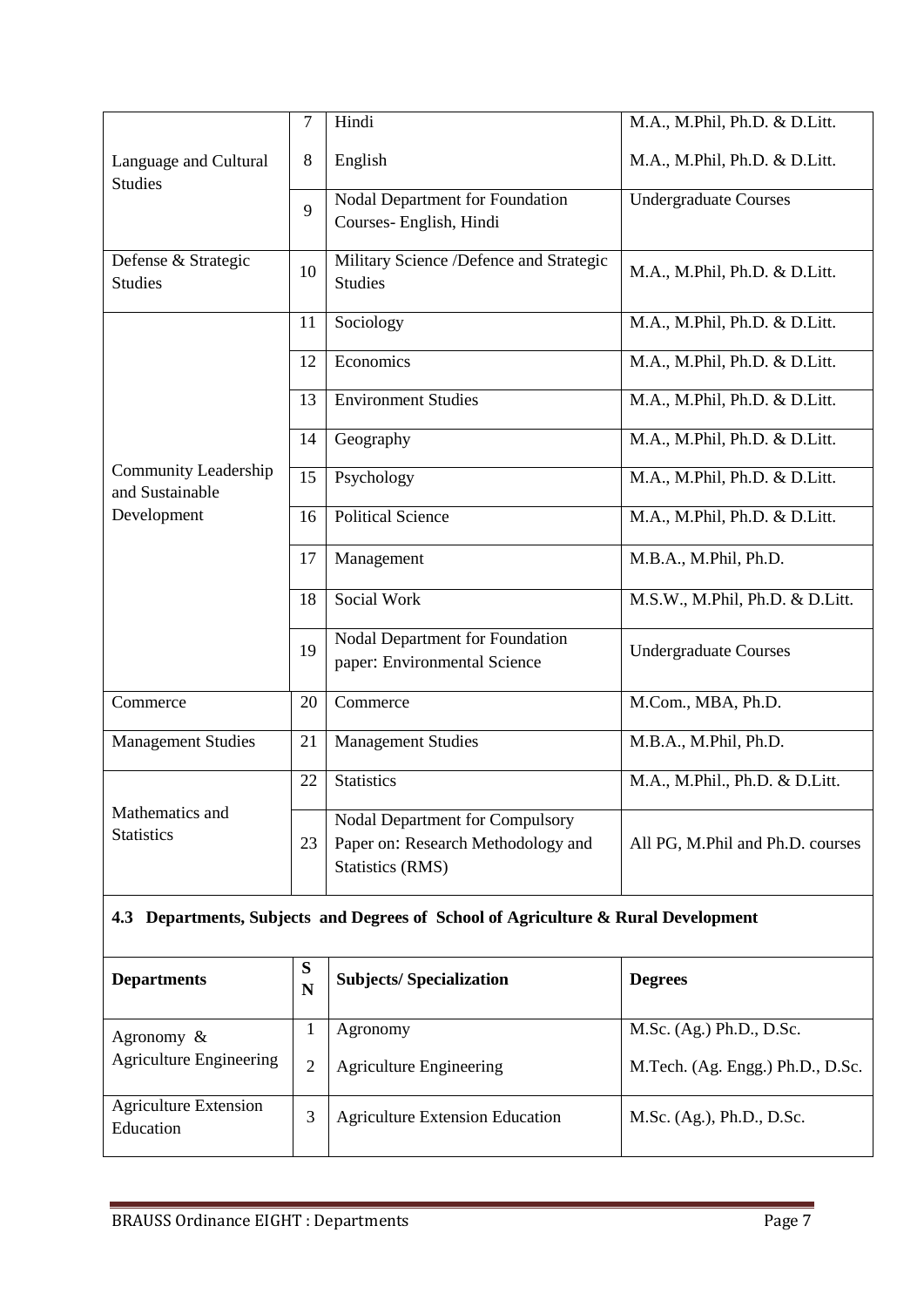| Fisheries, Poultry &<br>Animal Science              | $\overline{4}$ | Fisheries, Poultry & Animal Science                                     | M.F.Sc.                                         |
|-----------------------------------------------------|----------------|-------------------------------------------------------------------------|-------------------------------------------------|
|                                                     | 5              | Vegetable Science                                                       | M.Sc.(Ag.), Ph.D., D.Sc.                        |
| Horticulture & Agro<br>forestry                     | 6              | <b>Fruit Science</b>                                                    | M.Sc.(Ag.), Ph.D., D.Sc.                        |
|                                                     | 7              | <b>Agro Forestry</b>                                                    | M.Sc.(Ag.), Ph.D., D.Sc.                        |
| Agriculture Economics                               | $8\,$          | <b>Agriculture Economics</b>                                            | M.Sc.(Ag.), Ph.D., D.Sc.                        |
| & Agri-Business<br>Management                       | 9              | Agri-Business Management                                                | M.Sc.(Ag.), Ph.D., D.Sc.                        |
| Plant Protection &                                  | 10             | Entomology                                                              | M.Sc.(Ag.), Ph.D., D.Sc.                        |
| Quarantine                                          | 11             | Pathology                                                               | M.Sc.(Ag.), Ph.D., D.Sc.                        |
| Genetics and Plant<br><b>Breeding</b>               | 12             | Genetics and Plant Breeding                                             | M.Sc.(Ag.), Ph.D., D.Sc.                        |
| Biotechnology and<br>Biodiversity                   | 13             | Biotechnology / Bioinformatics /<br>Biodiversity                        | M.Sc.(Ag.), Ph.D., D.Sc.                        |
| Soil Science & Agri-<br>Chemistry /<br>Biochemistry | 14             | Soil Science & Agri-Chemistry /<br>Biochemistry                         | M.Sc.(Ag.), M.Tech. (Ag.Engg.),<br>Ph.D., D.Sc. |
|                                                     | 15             | Food and Nutrition                                                      | M.Sc., Ph.D., D.Sc.                             |
|                                                     | 16             | <b>Gender Studies</b>                                                   |                                                 |
| Gender Equality and                                 | 17             | <b>Agriculture Extension</b>                                            | M.Sc. (Ag.), Ph.D., D.Sc.                       |
| Food Security                                       | 18             | <b>Statistics</b>                                                       | M.A., M.Phil., Ph.D. & D.Litt.                  |
|                                                     | 19             | <b>Nodal Department for Elementary</b><br>Science and Agriculture (ESA) | All PG, M.Phil and Ph.D. courses                |
| Rural & Urban                                       | 20             | Rural Development & Extension                                           | M.A., M.Phil, Ph.D. & D.Litt.                   |
| <b>Development Studies</b>                          | 21             | <b>Urban Development</b>                                                | M.A., M.Phil, Ph.D. & D.Litt.                   |
| Panchayati Raj and<br><b>Local Self Governance</b>  | 22             | Panchayati Raj and Local Self<br>Governance                             | M.A., M.Phil, Ph.D. & D.Litt.                   |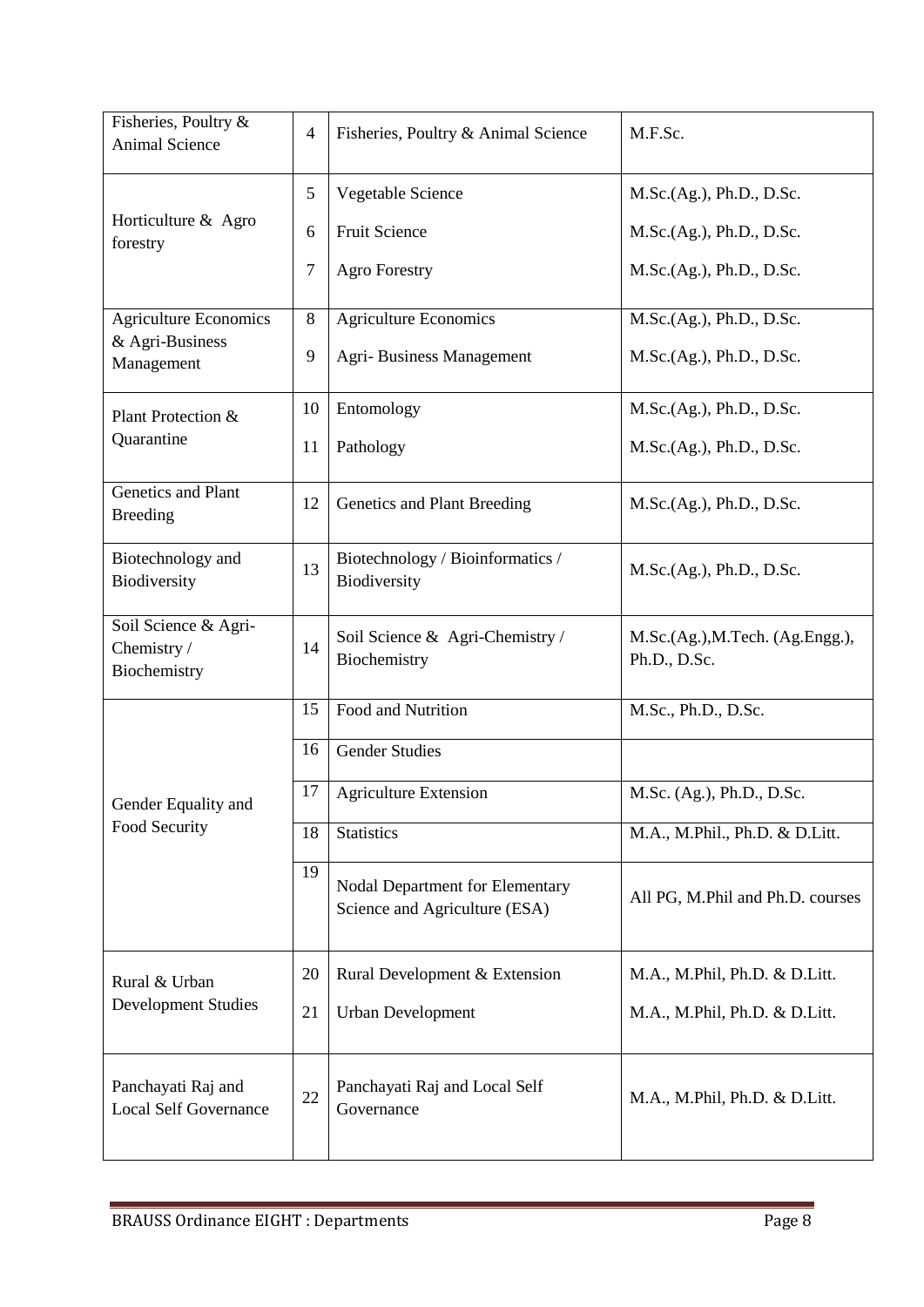#### **4.4 Departments, Subjects and Degrees of School of Education**

| <b>Departments</b>                                  |                | <b>Subjects/Specialization</b>                                                                                    | <b>Degrees</b>                 |  |
|-----------------------------------------------------|----------------|-------------------------------------------------------------------------------------------------------------------|--------------------------------|--|
| <b>Gender Studies</b>                               | $\mathbf{1}$   | Human Development                                                                                                 | M.A., M.Phil., Ph.D. & D.Litt. |  |
| Education                                           |                | Education                                                                                                         | M.Ed., M.Phil., Ph.D.          |  |
| Journalism & Mass<br>Communication                  | 3              | Journalism & Mass Communication                                                                                   | M.A., M.Phil., Ph.D.           |  |
| Library and Information<br>Science                  | $\overline{4}$ | Library and Information Science                                                                                   | M.Lib., M.Phil., Ph.D.         |  |
|                                                     | 5              | <b>Computer Applications</b>                                                                                      | M.C.A./ M.C.Se. M.Tech/, Ph.D. |  |
| Capacity Building and<br><b>Human Resource</b>      | 6              | Education                                                                                                         | M.Ed., M.Phil., Ph.D.& D.Litt. |  |
| Development                                         | 7              | Journalism                                                                                                        | MJMC, M.Phil, Ph.D.            |  |
|                                                     | 8              | Library Science                                                                                                   | M.Lib., M.Phil., Ph.D.         |  |
| Entrepreneurship and<br>Skill Development           | 9              | Entrepreneurship and Skill<br>Development                                                                         | M.A., M.Phil., Ph.D.           |  |
|                                                     | 10             | Computer Science & Information<br>Technology                                                                      | M.C.A./ M.C.Se. M.Tech/, Ph.D. |  |
| Computer Science &<br><b>Information Technology</b> | 11             | Nodal Department for Compulsory<br>Paper on:<br><b>Computer Applications and</b><br>Information technology (CAIT) | All Courses                    |  |